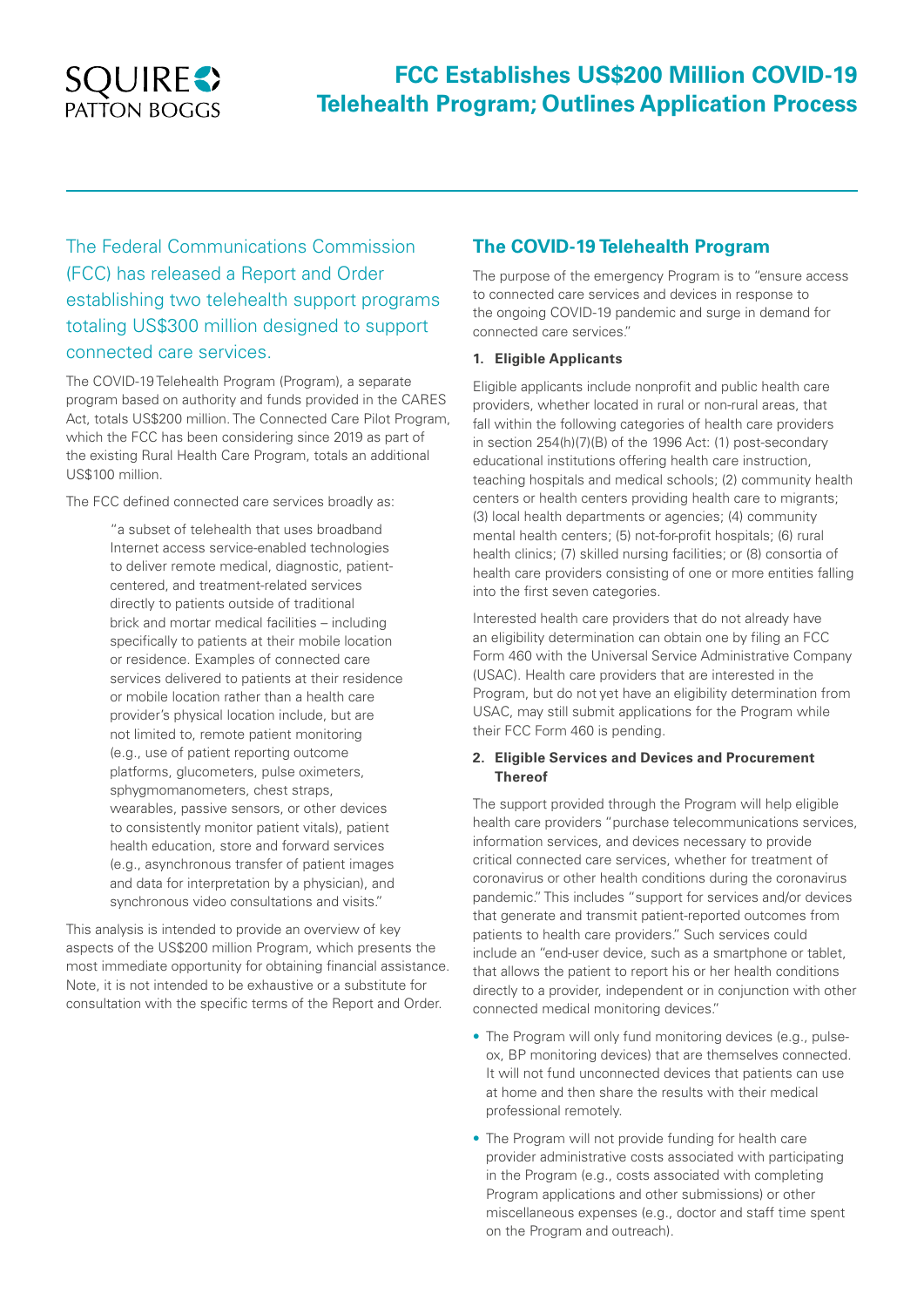- The Report and Order does not require Program participants to conduct a competitive bidding process to solicit and select eligible services or devices, or otherwise comply with the competitive bidding requirements that apply, for example, to the Connected Care Pilot Program. However, applicants are encouraged to purchase cost-effective eligible services and devices to the extent practicable during this time.
- The rules do not prohibit participating health care providers from receiving gifts or things of value from service providers valued at over US\$20, including, but not limited to, devices, equipment, free upgrades or other items.

## **3. Funding Support Awards Per Applicant and Flexibility of Use**

The Program will provide full funding for eligible services and devices. To ensure that as many applicants as possible receive available funding, the FCC does not anticipate awarding more than US\$1 million to any single applicant. Applicants that have exhausted initially awarded funding may request additional support

Support to eligible applicants will be based on the estimated costs of the supported services and connected devices they intend to purchase, as described in each health care provider's respective application. However, in order to give each health care provider maximum flexibility to respond to changing circumstances during the pandemic, the FCC does not require applicants to purchase only the services and connected devices identified in their applications. They may use awarded support to purchase any necessary eligible services and connected devices.

## **4. Application, Evaluation and Selection Process**

## Application Timing

Applications will be accepted after publication of the Report and Order and notice of OMB's approval of the Program information collection requirements in the Federal Register. In view of the emergency nature of the Program, we would expect this could occur as early as within the next week, but the FCC has set no specific date at this point.

## Application Processing and Awards

The FCC's Wireline Competition Bureau (Bureau) will receive and review the applications, which will be filed electronically through the commission's Electronic Comment Filing System under WC Docket No. 20-89. The Bureau will make its review, in consultation with the FCC's Connect2Health Task Force and its medical and public health experts, and announce selected participants. It will make funding awards on a rolling basis until the funding is exhausted or until the current pandemic has ended, consistent with the process and criteria outlined in the Report and Order.

## Evaluation Considerations/Guidance/Criteria

The Report and Order states that "in reviewing applications, we have a strong interest in targeting funding towards areas that have been hardest hit by COVID-19." However, the FCC will not target Program funding toward specific medical conditions, patient populations or geographic areas.

The FCC does provide the following guidance that is instructive as to what could be important in an application:

- Applicants are encouraged "to target the funding they receive … to high-risk and vulnerable patients to the extent practicable."
- Applicants are encouraged to "document whether they were under pre-existing strain (e.g., large underserved or low-income patient population; health care provider shortages; rural hospital closures; limited broadband access and/or internet adoption)."
- Applicants may use the Program to treat patients that have COVID-19, but the Program "is not limited to treating those types of patients as long as program funds are used 'to prevent, prepare for, and respond to coronavirus.'" This would include treating other types of conditions or patient groups through the Program to "free up resources, including physical space and equipment in a brick-andmortar health care facility, allow health care providers to remotely treat patients with other conditions who could risk contracting coronavirus by visiting a health care facility, and could reduce health care professionals' unnecessary exposure to coronavirus."
- The FCC will consider "a showing that telemedicine directly aids in the prevention of pandemic spread by facilitating social distancing and similar measures in the community."
- "Connected devices and services like patient-reported outcome platforms funded through the … Program must be integral to patient care."

Finally, in selecting awardees, the FCC directed the Bureau to consider the funding sought by each applicant compared to the total Program budget. This does not mean that the Bureau will evaluate applications based solely on requested funding, but the Bureau will seek to select as many applicants as reasonably possible within the Program's limited budget.

## Minimum Application Content

At a minimum, applications must contain the following information:

- Names, addresses, county and health care provider numbers (if available), for health care providers seeking funding through the Program application and the lead health care provider for applications involving multiple health care providers.
- Contact information for the individual that will be responsible for the application (telephone number, mailing address and email address).
- Description of the anticipated connected care services to be provided, the conditions to be treated, and the goals and objectives. This should include a brief description of how COVID-19 has impacted the applicant's area and patient population, and the approximate number of patients that could be treated by the health care provider's connected care services during the COVID-19 pandemic. If an applicant intends to use the Program funding to treat patients without COVID-19, it must describe how this would free up resources that will be used to treat COVID-19 and/or how this would otherwise prevent, prepare for or respond to the disease by, for example, facilitating social distancing.